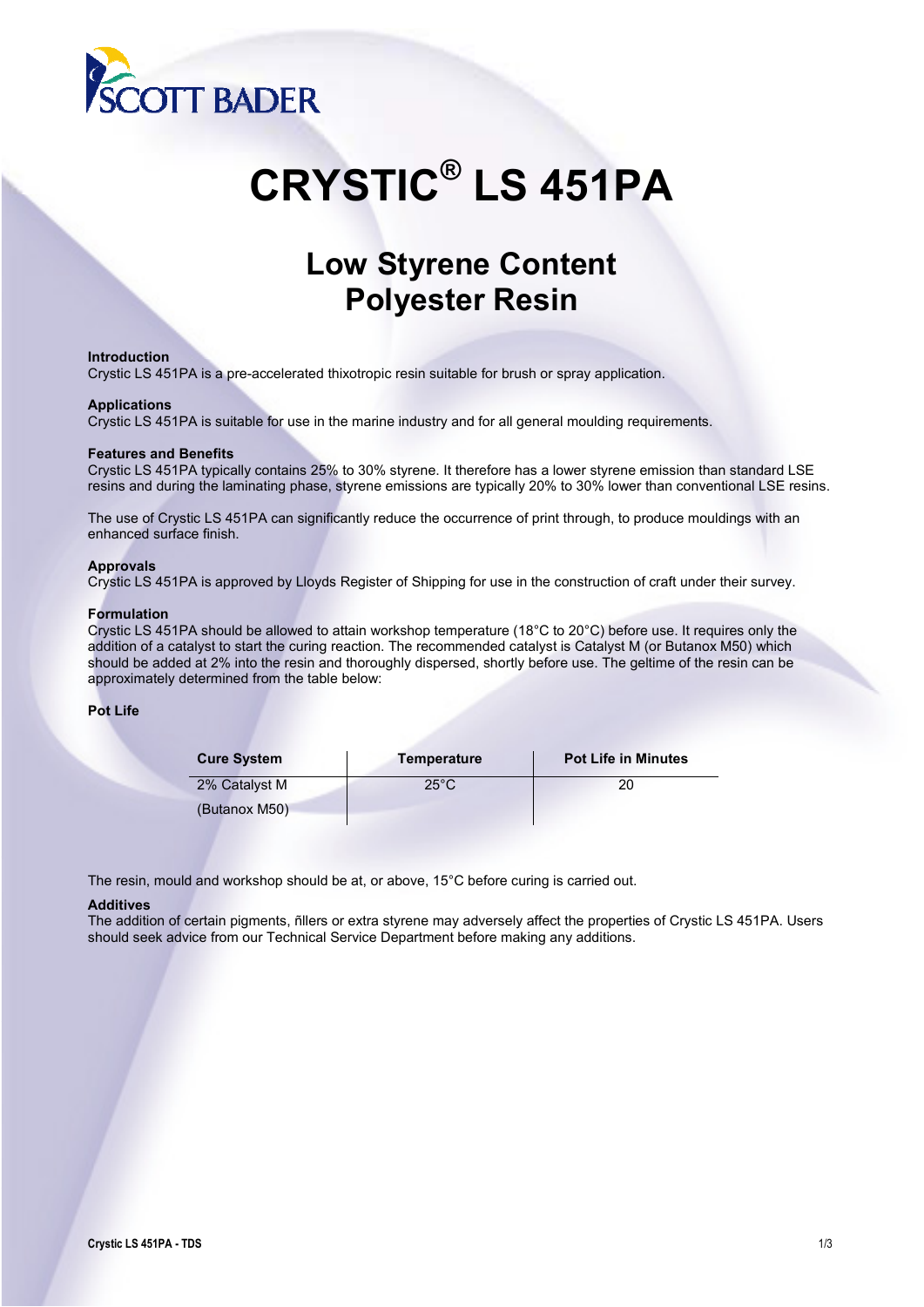# **Typical Properties**

The following tables give typical properties of Crystic LS 451PA when tested in accordance with BS 2782.

| <b>Property</b>                                     |          | <b>Liquid Resin</b>       |
|-----------------------------------------------------|----------|---------------------------|
| Appearance                                          |          | <b>Blue</b>               |
| Viscosity at $25^{\circ}$ C 37.35 sec <sup>-1</sup> | poise    | $4.0 - 6.0$               |
| Viscosity at 25°C 4500sec <sup>-1</sup>             | poise    | $2.0 - 2.4$               |
| <b>Volatile Content</b>                             | $\%$     | 30                        |
| Acid Value                                          | Mg KOH/g | 20                        |
| Stability at 20°C                                   | months   | 3                         |
| Geltime at 25°C using 2% Catalyst M                 | minutes  | $18 - 22$                 |
| <b>Property</b>                                     |          | <b>Fully *Cured Resin</b> |
|                                                     |          |                           |
|                                                     |          | (unfilled casting)        |
| Barcol Hardness (Model GYZJ 934-1)                  |          | 38                        |
| Deflection Temperature under load † (1.80 MPa)      | °C       | 58                        |
| Water Absorption 24 hrs at 23°C                     | mg       | 14.6                      |
| <b>Tensile Strength</b>                             | MPa      | 46                        |
| <b>Tensile Modulus</b>                              | MPa      | 2660                      |

\* Curing Schedule 24 hours at 20°C, 16 hours at 40°C † Curing Schedule 24 hours at 20°C, 16 hours at 40°C

| <b>Property</b>             |               | <b>CSM** Laminate</b> |
|-----------------------------|---------------|-----------------------|
| <b>Glass Content</b>        | $\frac{0}{0}$ | 26                    |
| <b>Tensile Strength</b>     | <b>MPa</b>    | 89                    |
| <b>Tensile Modulus</b>      | <b>MPa</b>    | 6800                  |
| Elongation at Break         | $\%$          | 1.8                   |
| <b>Flexural Strength</b>    | <b>MPa</b>    | 175                   |
| <b>Flexural Modulus</b>     | MPa           | 5700                  |
| <b>Compressive Strength</b> | <b>MPa</b>    | 161                   |
| <b>Compressive Modulus</b>  | MPa           | 6400                  |

\*\* Made with 4 layers 450g/m CSM Curing Schedule 24 hours at 20°C, 16 hours at 40°C

## **Post Curing**

Satisfactory laminates for many applications can be made from Crystic LS 451PA by curing at workshop temperature (20°C). Some increase in properties may be obtained by post curing. The laminate should be allowed to cure for 24 hours at 20°C, and then be oven cured for 16 hours at 40°C or 3 hours at 80°C.